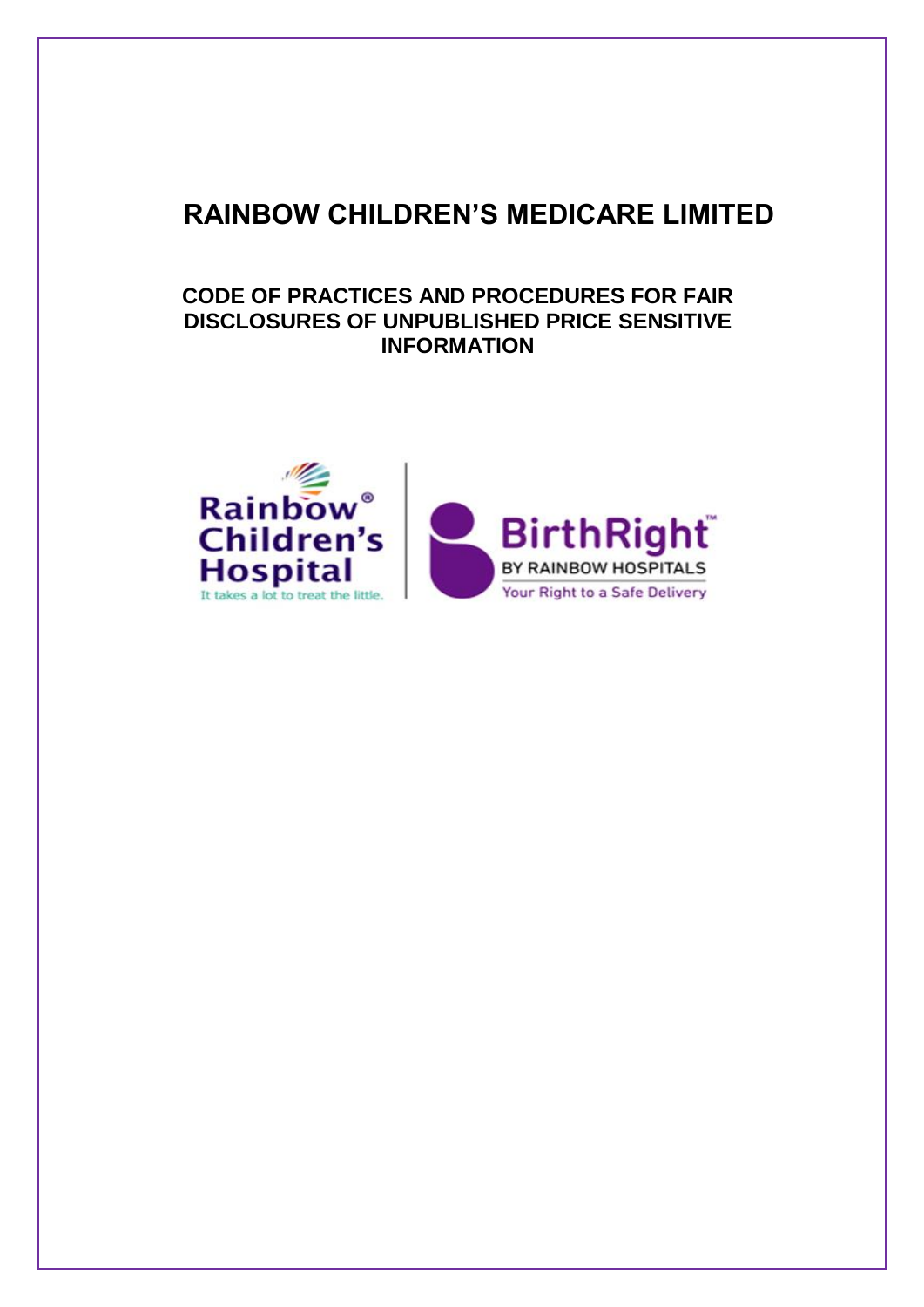

# **1. Introduction**

The Securities and Exchange Board of India ("SEBI") notified the SEBI (Prohibition of Insider Trading) Regulations 2015 ("Regulations") on January 15, 2015 and made them effective from May 15, 2015.

The Regulations envisage every Listed Company to formulate a Code of Practices and Procedures for Fair Disclosures of Unpublished Price Sensitive Information ("Code").

This Code has been framed in accordance with the SEBI (Prohibition of Insider Trading) Regulations 2015 as amended from time to time ("Regulations")

### **2. Objective of the Code**

The Company endeavours to preserve the confidentiality of Unpublished Price Sensitive Information (UPSI) and to prevent its misuse. To achieve this objective and in compliance with the aforesaid regulations, the Board of Directors have adopted this code.

The Code ensures timely and adequate disclosure of UPSI which could impact the prices of its securities and maintains the uniformity, transparency and fairness in dealing with all its stakeholders.

#### **3. Definitions**

- a. **'Company'** means Rainbow Children's Medicare Limited (hereinafter referred as 'the Company')
- b. **'Compliance Officer'** for the purpose of these regulations means the Company Secretary of the Company.
- c. **"Unpublished price sensitive information" ("UPSI")** means any information, relating to a company or its securities, directly or indirectly, that is not generally available which upon becoming generally available, is likely to materially affect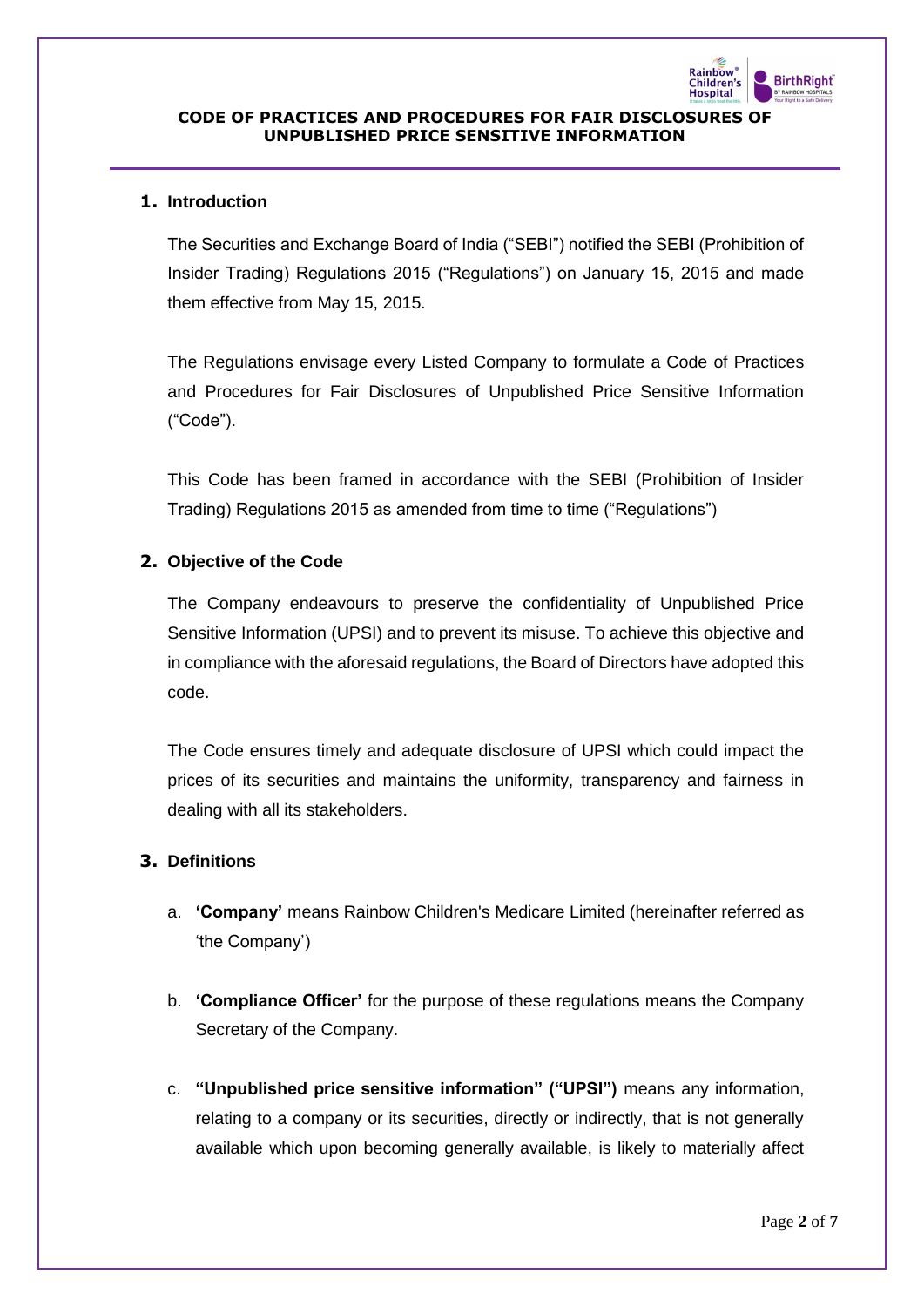

the price of the securities and shall ordinarily including but not restricted to, information relating to the following:

- i. financial results,
- ii. dividends,
- iii. change in capital structure,
- iv. mergers, de-mergers, acquisitions, delisting's, disposals and expansion of business and such other transactions,
- v. changes in Key managerial personnel;
- d. **"Generally Available Information"** means information that is accessible to the public on a non-discriminatory basis.

Words and expressions used in this code and not defined herein but defined in the regulations shall have the meaning respectively assigned to them in the Regulations.

The Company will adhere to the following guidelines so as to ensure fair disclosure of events and occurrence(s) that may impact price of its securities:

# **4. Norms for disclosure of UPSI**

# **a. Prompt public disclosure of UPSI**

UPSI shall be shared by the Company with stock exchanges promptly and shall also be uploaded on the Company's official website (www.rainbowhospitals.in), in compliance of regulatory requirements and in accordance with Company's Policy on 'Determination of materiality of events / information'.

# **b. Uniform and Universal dissemination of UPSI**

The disclosure of UPSI shall be on a continuous, immediate, uniform and universal basis and will be universally disseminated except when the same has been disclosed for Legitimate Purposes.

# **c. Overseeing and coordinating disclosure(s)**

The Compliance Officer shall oversee corporate disclosures and deal with dissemination of information and disclosure of UPSI.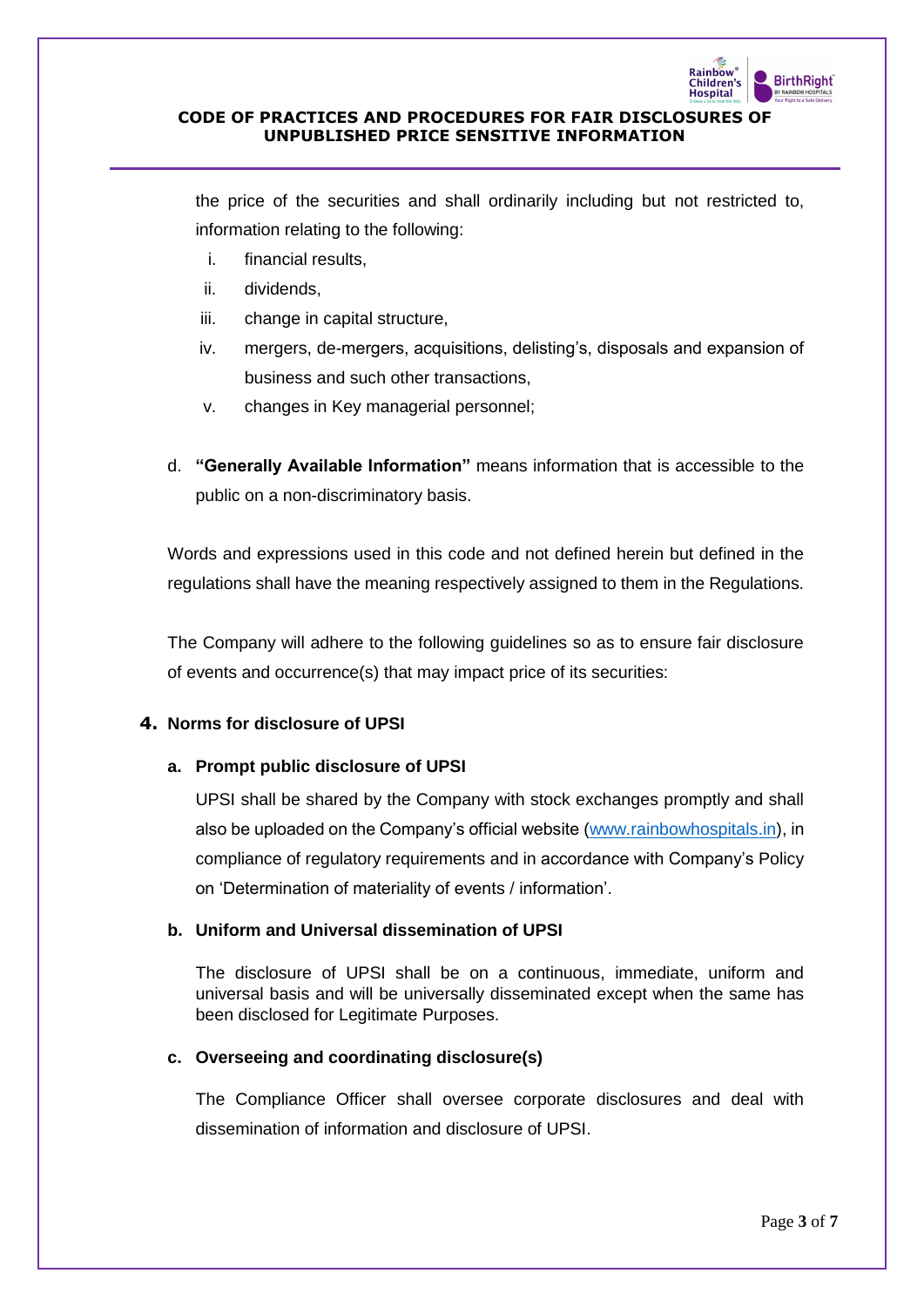

The Compliance Officer shall be responsible for ensuring that the Company complies with continuous disclosure requirements and for overseeing and coordinating disclosure of UPSI to stock exchanges, on the website of the Company and to the media.

If any information is accidentally disclosed without prior approval of Compliance Officer the person responsible may inform the Compliance Officer immediately. In such event of inadvertent disclosure of UPSI, the Compliance Officer shall take prompt action to ensure such information is generally available.

In addition to the Compliance Officer, the following persons are also authorized to communicate with the Investors/media:

- i. Managing Director
- ii. Whole-time Director
- iii. Chief Financial Officer

# **d. Responding to market rumour**

The Compliance Officer shall respond to any queries or requests for verification of market rumours by regulatory authorities on behalf of the Company.

The Compliance Officer in consultation with the Managing Director and Chief Financial Officer shall also be responsible for deciding whether a public announcement is necessary for verifying or denying rumours.

The Compliance Officer shall also provide appropriate assistance and fair response to the regulatory authorities including the stock exchanges for verification of news reports and market rumours.

# **5. Process of disseminating information in order to make the UPSI generally available**

a. Disclosure/dissemination of information may be done through various media so as to achieve maximum reach and quick dissemination.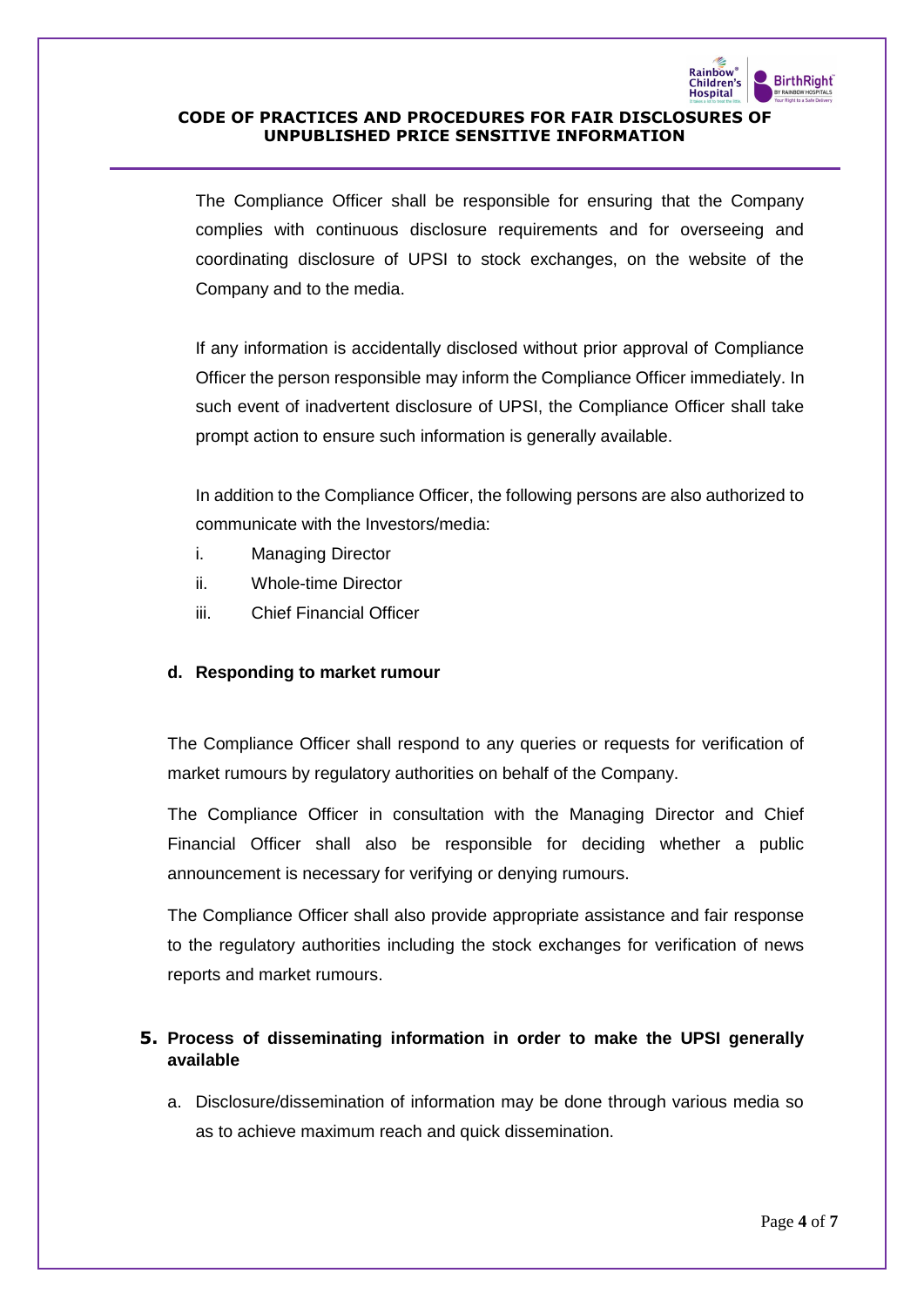

b. The website of the company may provide a means of giving investors a direct access to analyst briefing material, significant background information and questions & answers.

### **6. Manner of dealing with analyst and research personnel**

- a. **Only Public information to be provided** A company shall provide only public information to the analyst/research persons/large investors like institutions.
- b. **Recording of discussion** In order to avoid misquoting or misrepresentation, it is desirable that at least two company's representatives be present at meetings with analysts, brokers or institutional investors. The Company shall adopt best practices to make transcripts or records of proceedings of such meetings available on the website of the Company to ensure official confirmation and documentation of disclosures made.
- c. **Handling of unanticipated questions** –The Company should be careful when dealing with analysts' questions that raise issues outside the intended scope of discussion. Unanticipated questions may be taken on notice and a considered response given later. If the answer includes UPSI, a public disclosure, if considered appropriate, should be made before responding.

# **7. UPSI on Need-to-Know basis**

UPSI shall be handled on a "need to know" basis i.e. it shall be disclosed only to those where such communication is in furtherance of legitimate purposes, performance of duties or discharge of legal obligations.

# **8. Policy for Determination of Legitimate Purposes**

**"Legitimate Purpose"** shall include sharing of unpublished price sensitive information in the ordinary course of business by an insider with partners, collaborators, lenders, customers, suppliers, merchant bankers, legal advisors, auditors, insolvency professionals or other advisors or consultants, provided that such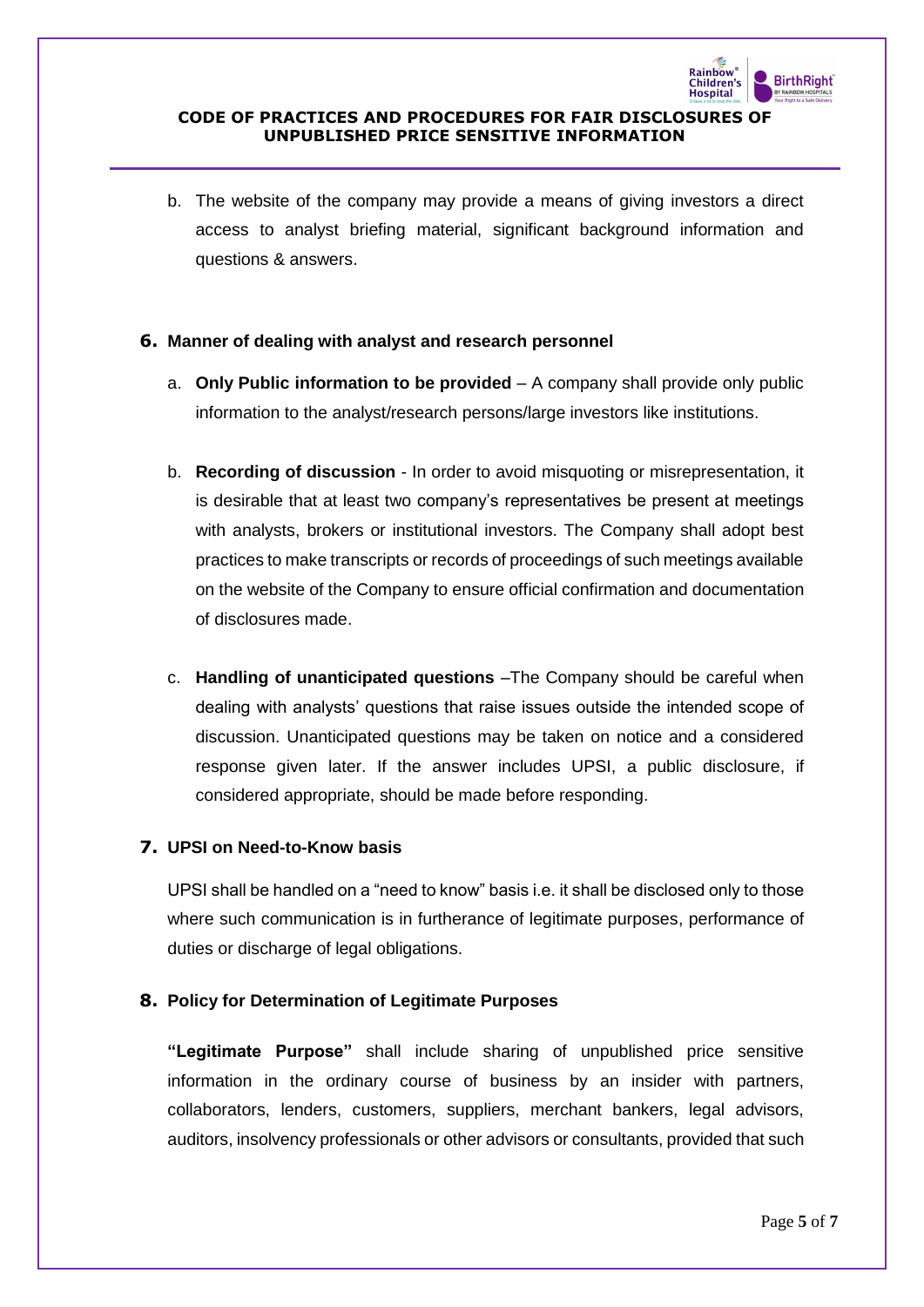

sharing has not been carried out to evade or circumvent the prohibitions of these regulations.

Any person in receipt of unpublished price sensitive information pursuant to a "Legitimate Purpose" shall be considered an "insider" for purposes of these regulations and due notice shall be given to such persons to maintain confidentiality of such unpublished price sensitive information in compliance with these regulations.

A structured digital database shall be maintained containing the nature of unpublished price sensitive information and the names of such persons who have shared the information and also the names of such persons or entities as the case may be with whom information is shared for legitimate purpose along with the Permanent Account Number or any other identifier authorized by law where Permanent Account Number is not available. Such database shall not be outsourced and shall be maintained internally with adequate internal controls and checks such as time stamping and audit trails to ensure non-tampering of the database.

The Company shall ensure that the structured digital database is preserved for a period of not less than eight years after completion of the relevant transactions and in the event of receipt of any information from SEBI regarding any investigation or enforcement proceedings, the relevant information in the structured digital database shall be preserved till the completion of such proceedings.

Following factors must be satisfied while determining what constitutes a legitimate purpose

- **i.** Must be shared in the ordinary of course of business or for Corporate Purpose;
- **ii.** Required to be done in furtherance of fiduciary duties or in fulfilment of any statutory or contractual obligation;
- **iii.** The action is executed in a manner which is considered as fair and transparent; and